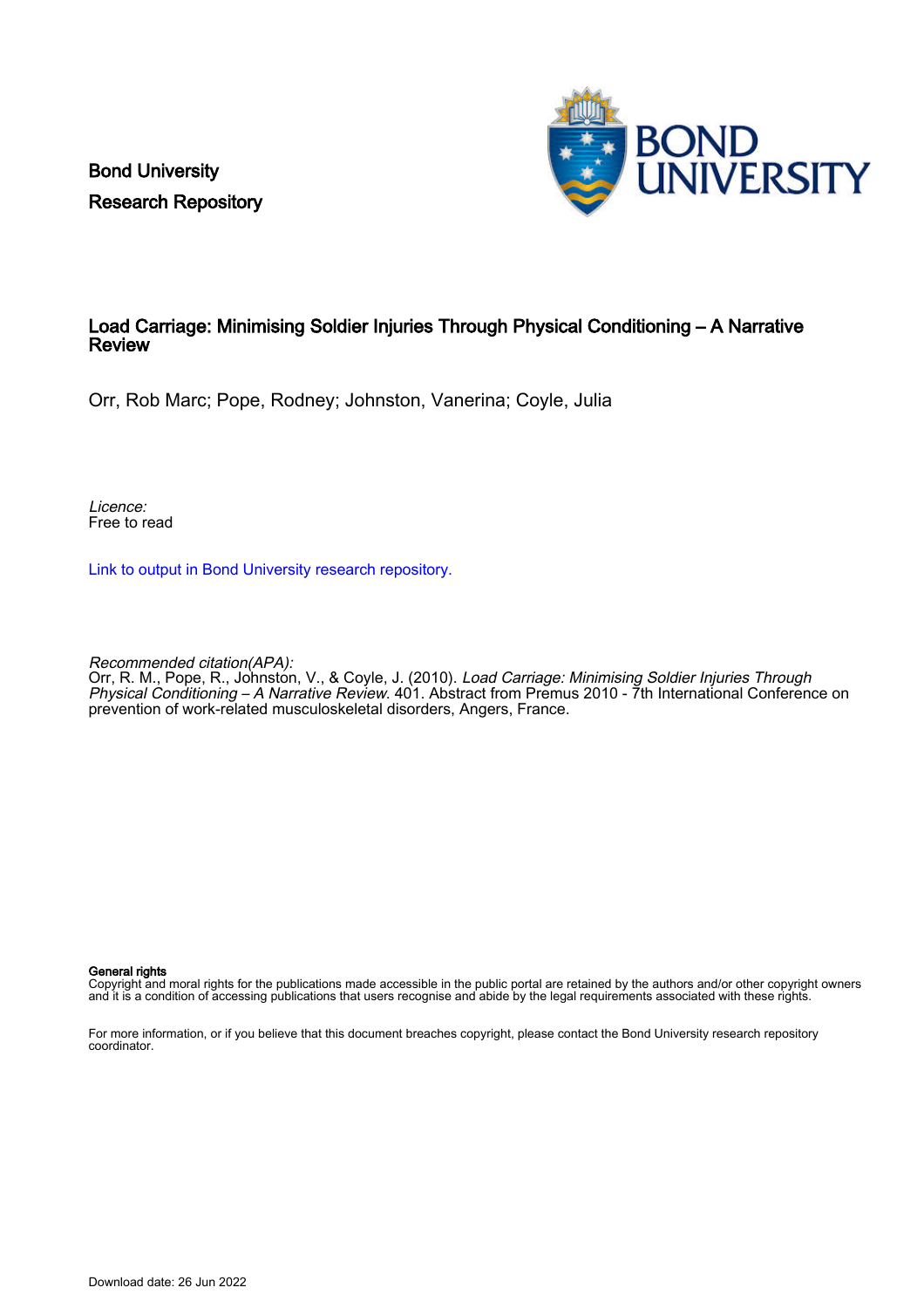# **OPEN SESSIONS**